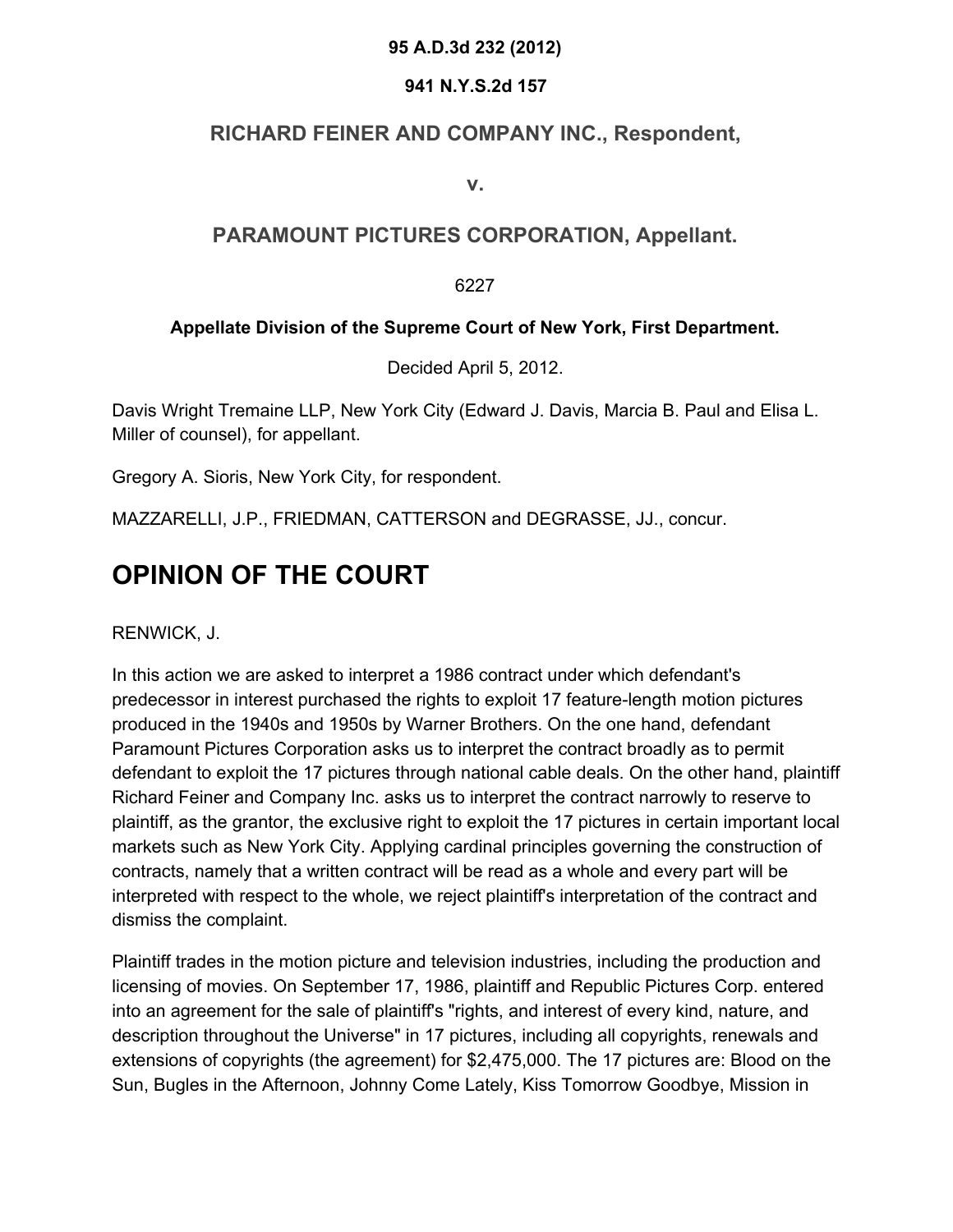Morocco, Only the Valiant, Blowing Wild, Cloak and Dagger, Court Martial of Billy Mitchell, Distant Drums, The Enforcer, Marjorie Morningstar, My Girl Tisa, Pursued, Retreat, Hell!, South of St. Louis, and Three Secrets.

Defendant's rights in perpetuity with regard to the 17 pictures are listed in paragraph 1 (a) of the agreement, which provides as follows:

"Subject to paragraphs 2 and 5 below, Seller [Feiner] hereby sells, grants, assigns and sets over to Purchaser [now Paramount], its licensees, successors and assigns, in perpetuity all of Seller's rights, and interest of every kind, nature, and description throughout the Universe (whether or not such rights, title or interest is now known, recognized or contemplated), if any, and the following `Elements' (hereinafter called `the Grant'): ... (ii) all physical properties and property rights pertaining to each and every Picture; ... (viii) all rights and property of every kind and nature belonging or pertaining to all of the foregoing, both tangible and intangible, including, but not limited to all copyrights, renewals and extensions of copyrights thereto, and to each and every part thereof."

Paragraph 2 of the agreement provides that the "foregoing Grant" was subject to certain retained rights. First, paragraph 2 (a) provides that plaintiff retained all its rights in certain preexisting licenses "pertaining to exploitation of the Pictures," which plaintiff or its predecessor had granted to local broadcast television stations as licensees:

"(a) The Grant is subject to certain licenses pertaining to exploitation of the Pictures in existence as of January 1, 1986 between Seller [Feiner Co.] (or certain predecessors of Seller) and third parties (the `Licenses') specified on Exhibit B annexed hereto. Seller retains all rights in and to such Licenses and all proceeds therefrom (subject to paragraph 3 [a] [xiv] below) except that upon the expiration or sooner termination of any License, all rights granted thereunder shall revert to Purchaser including, without limitation, all rights to and rights of access to, any Film Materials subject to any such expired or terminated License."

The markets in which the licensees under the local Licenses operated were as follows: Altoona, Atlanta, Binghamton, Boston, Buffalo, Chicago, Cincinnati, Columbus, Cleveland, Dayton, Detroit, Fresno, Hartford-New Haven, Indianapolis, Los Angeles, Milwaukee, New York City, Philadelphia, Lebanon, Pa., Toledo and Washington, D.C.

Second, pursuant to paragraph 2 (b) (vi) of the agreement, the grant of rights also excluded certain rights "reserved" by plaintiff, namely the right to exhibit, distribute and otherwise exploit the 17 pictures in certain languages in Germany, Austria, Switzerland, Lichtenstein, and Luxembourg. Likewise, paragraph 2 (b) of the agreement provides that defendant "shall have no interest therein or claim thereon." No other geographic market is reserved to plaintiff, in either paragraph 2 or any other provision of the agreement.

Defendant and its predecessors have exploited the 17 pictures for approximately 25 years. On June 6, 2007, however, plaintiff filed a demand for mediation before the American Arbitration Association, claiming that defendant had breached the agreement by "exploiting"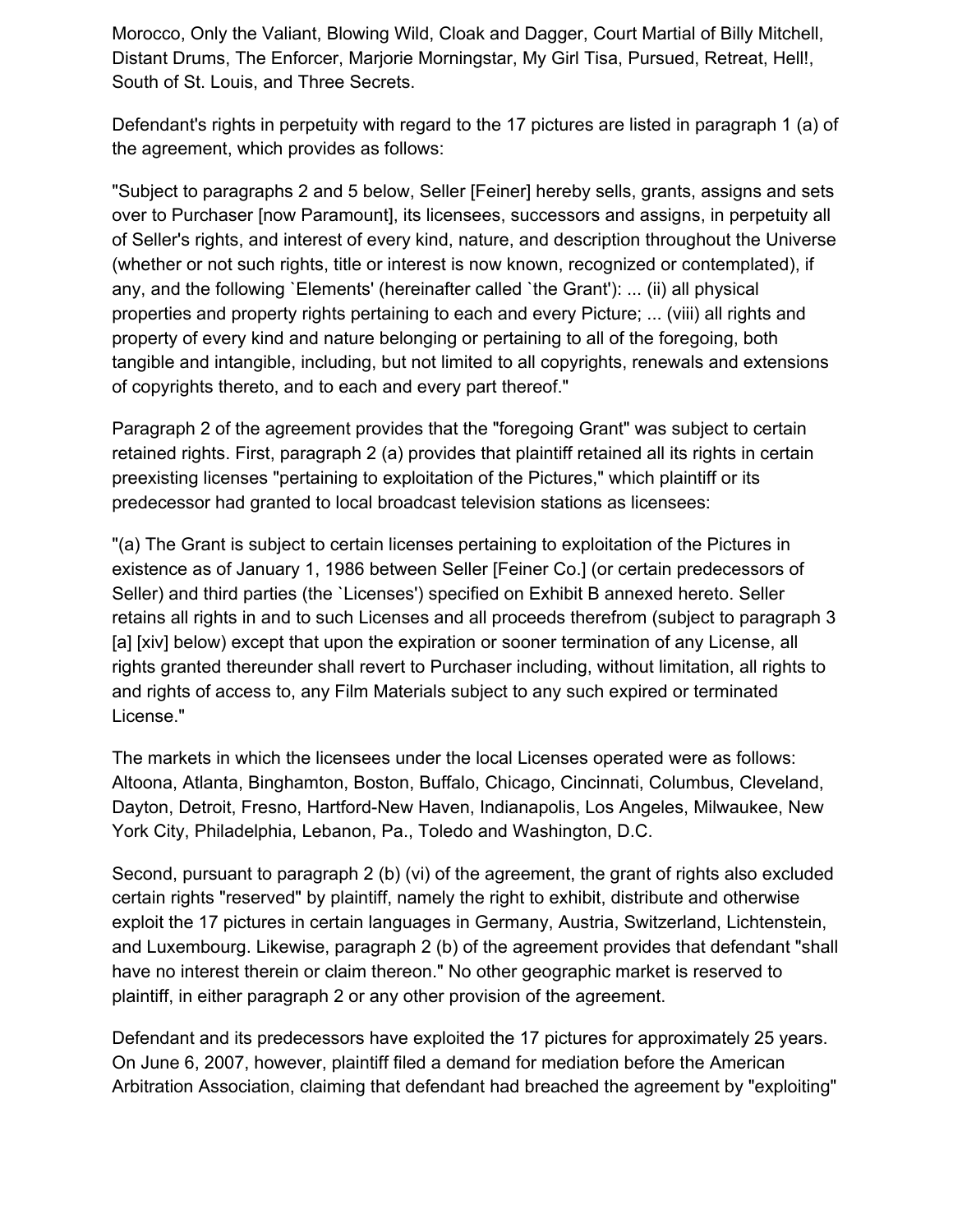the pictures in "territories" which were reserved by plaintiff. In a separate agreement dated November 1, 2007, the parties agreed to waive the agreement's arbitration provision so as to allow plaintiff to pursue this action in a New York court.

A year and a half later, in a complaint dated July 29, 2009, plaintiff alleges that, under the agreement, it retained rights in the Licenses which "concern exhibitions of the subject motion pictures on television ... in the designated markets, with plaintiff never having alienated its retained rights in and to television exhibitions in th[o]se markets" reserved by plaintiff. Plaintiff alleges that, since on or before January 1, 2001, defendant, without plaintiff's consent and in violation of plaintiff's retained rights under the agreement, had either directly or through third parties, "commercially exhibited, continues to exhibit and likely will keep on exhibiting the seventeen motion pictures in the above markets without accounting to plaintiff for their exhibitions or paying plaintiff a licensing fee for such exhibitions."

On or about May 14, 2010, defendant moved for summary judgment dismissing the complaint based on documentary evidence. In support, defendant submitted the affidavit of its executive vice-president, business and legal affairs, Mary Luppi Basich, who avers that she conducted and supervised a review of Paramount's records, and that her search revealed that Paramount had not collected any royalties, fees, payments or proceeds of any kind from the Licenses between June 6, 2001 and May 13, 2010.

Plaintiff cross-moved for summary judgment on its breach of contract claim.<sup>[\*]</sup> In support of its motion, plaintiff submitted the affidavit of its president and majority shareholder, Richard Feiner, who asserts that approximately four or five years ago, he noticed that some of the pictures were being shown on television, which prompted him to conduct a search of television program guides and the Internet, which revealed that the pictures were being exhibited in cities nationwide. Feiner annexes a list showing the networks (including American Movie Classics and Turner Classic Movies) and broadcast playdates for some of the pictures between September 12, 2002 and December 14, 2006. He avers that he knew from his experience in the industry that the pictures exhibited in New York were exhibited nationally, and "obviously are being shown in those cities whose markets my company has reserved rights under the licenses," many of which are reserved in perpetuity.

Feiner further claims that defendant had entered into two "deal memos," with nonparty Rainbow Media Holdings, Inc., dated March 20, 2001 and December 9, 2002, pursuant to which defendant charged fees ranging between \$12,000 and \$75,000 for exhibition of the pictures listed in the agreement. Feiner argues that the deal memos involved a license to exhibit the pictures, and that the territory for those licenses was the "fifty (50) United States of America." He also argues that the existence of the deal memos directly contradicts Basich's affidavit, in which she claims that defendant had not collected any royalties, fees, payments or proceeds of any kind from the Licenses during the six years preceding commencement of the action.

In opposition to plaintiff's cross motion, defendant submitted a second affidavit of Mary Luppi Basich, who avers that Paramount's entry into "certain national cable licenses to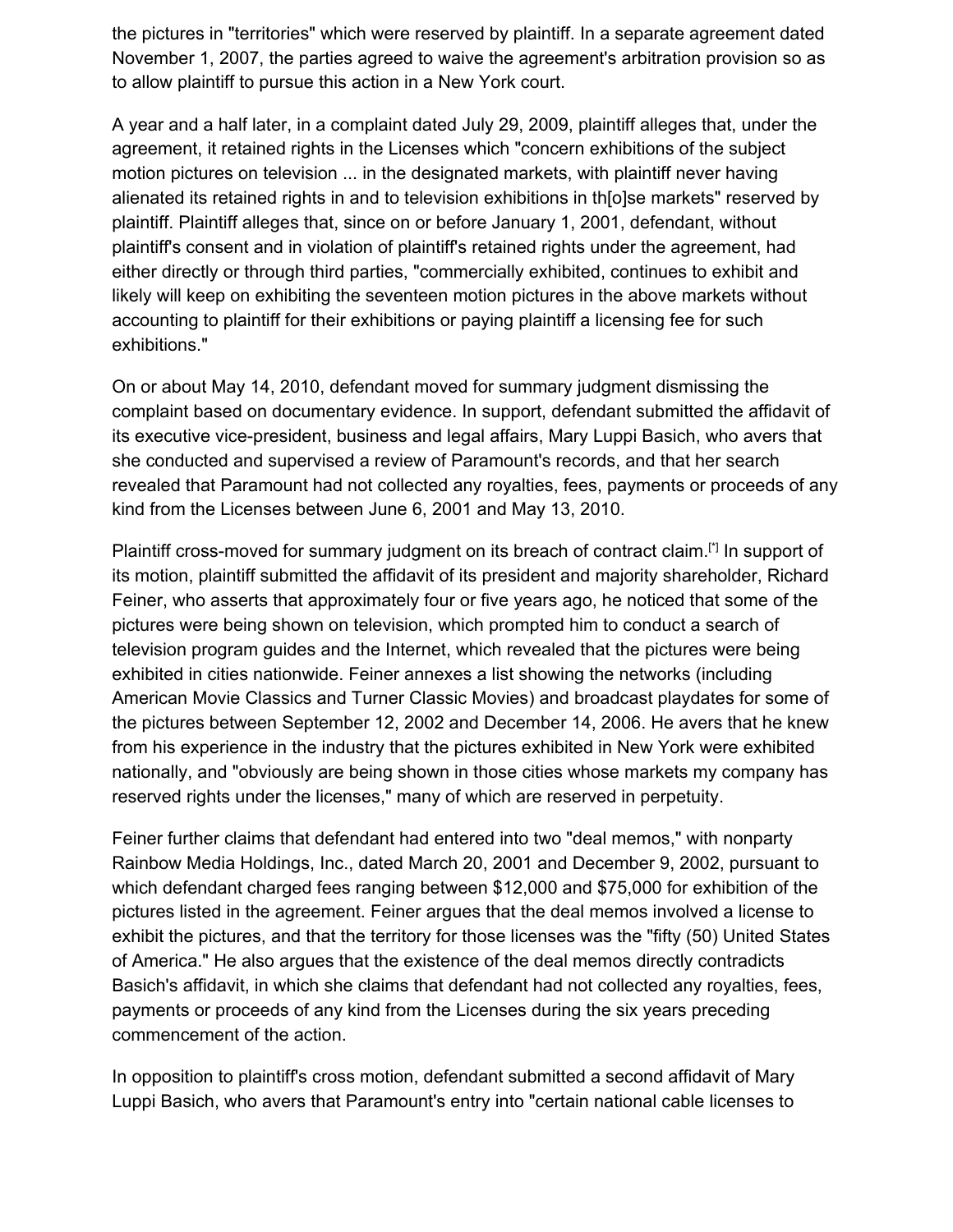exhibit" the 17 pictures on cable television does not breach the agreement, because the agreement unambiguously provides that plaintiff "retained only the benefit of the performance of the licensees under the Licenses" and "the resultant proceeds." Since defendant has received no royalties, fees or proceeds of any kind from the Licenses since at least June 2001, there could be no breach. She reiterates that her search of defendant's records revealed that Paramount had no record of any protest or complaint for breach by any licensees under the Licenses related to the national cable licenses.

In a decision and order dated April 15, 2011, the IAS court denied both motions. Preliminarily, the court found that defendant established its ownership of the 17 pictures and "its right to use the Pictures." (*Richard Feiner & Co., Inc. v Paramount Pictures Corp.,* 33 Misc 3d 1209[A], 2011 NY Slip Op 51823[U], \*3 [2011].) Nevertheless, the court found that summary judgment was precluded because the documentary evidence raised factual issues as to whether defendant's national cable licenses "involved proceeds or royalties paid to Paramount for the exhibition of the Pictures and whether those exhibitions constitute a breach of the local broadcast Licenses held by Feiner." (2011 NY Slip Op 51823[U], \*7.) Only defendant appeals, and we reverse for the reasons explained below.

The governing principles are familiar. On a motion to dismiss pursuant to CPLR 3211, the court may grant dismissal when "`documentary evidence submitted conclusively establishes a defense to the asserted claims as a matter of law'" (*Goldman v Metropolitan Life Ins. Co.,* 5 NY3d 561, 571 [2005], quoting *Held v Kaufman,* 91 NY2d 425, 430-431 [1998]). The initial question for the court on a motion for summary judgment with respect to a contract claim is "whether the contract is unambiguous with respect to the question disputed by the parties" (*International Multifoods Corp. v Commercial Union Ins. Co.,* 309 F3d 76, 83 [2d Cir 2002]). Of course, the matter of whether the contract is ambiguous is a question of law for the court (*Bailey v Fish & Neave,* 8 NY3d 523, 528 [2007]; *Greenfield v Philles Records,* 98 NY2d 562, 569 [2002]; *W.W.W. Assoc. v Giancontieri,* 77 NY2d 157, 162 [1990]).

On this appeal, plaintiff does not dispute defendant's claim that defendant has received no proceeds of any kind "pursuant to the local broadcast Licenses" during the limitations period applicable to plaintiff's claims. Instead, plaintiff claims that, under the agreement, it retained not only the rights in the preexisting local Licenses and any proceeds derived therefrom, but also the exclusive right to exploit the pictures in the markets covered by those Licenses. Defendant, however, argues that plaintiff's breach of contract claim is contrary to the plain and unambiguous language of the agreement.

Where the parties dispute the meaning of particular contract clauses, the task of the court is to determine whether such clauses are ambiguous when "read in the context of the entire agreement" (*W.W.W. Assoc.,* 77 NY2d at 163). Accordingly, the intention of the parties to a contract must be ascertained not from one provision but from the entire instrument (*Paige v Faure,* 229 NY 114, 118 [1920]; *Village of Hamburg v American Ref-Fuel Co. of Niagara,* 284 AD2d 85, 89 [2001], *lv denied* 97 NY2d 603 [2001]; *Readco, Inc. v Marine Midland Bank,* 81 F3d 295, 300 [2d Cir 1996]; *Hudson-Port Ewen Assoc. v Chien Kuo,* 78 NY2d 944, 945 [1991]).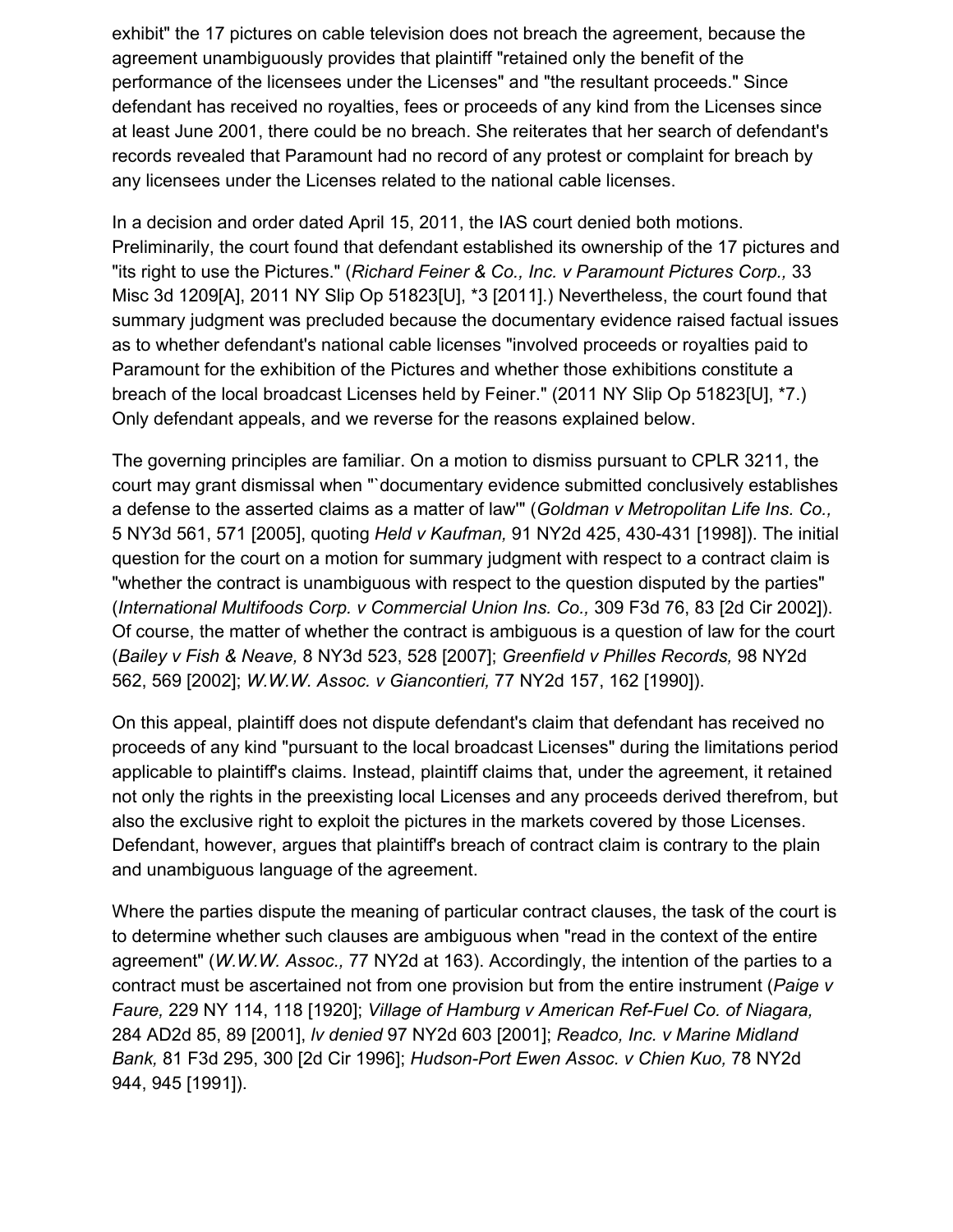In the present case, the contract, read as a whole to determine its purpose and intent (*see e.g. W.W.W. Assoc.,* 77 NY2d 157), plainly manifests the intention to grant defendant's predecessor the right to exploit the 17 pictures through national cable deals, unimpeded by the Licenses. As noted above, the operative language provides that the "seller ... sells, grants, assigns and sets over to Purchaser ... all of Seller's rights, and interest... throughout the Universe." This exclusive right to exploit the pictures worldwide was subject to certain expressed limitations. First, as delineated under paragraph 2 (b), the worldwide grant excluded the rights retained by plaintiff to exploit the pictures in certain languages in a limited number of European national markets. Second, as delineated under paragraph 2 (a), the worldwide grant was subject to certain licenses that plaintiff had granted to certain local broadcast television stations for exclusive broadcast rights to the pictures.

Contrary to plaintiff's allegations, we do not read the retained rights in the preexisting local Licenses as establishing the exclusive right to exploit the pictures in the markets covered by those Licenses. On the contrary, a plain reading of paragraph 2 (a) establishes that plaintiff retained only the benefit of the performance of the licenses, namely the proceeds, if any, defendants received as a result of the exploitations of the pictures by the local Licenses. The agreement, on its face, does not manifestly reserve to plaintiff any right to exploit the pictures in the national cable markets, or to collect proceeds from defendant's exploitation of its rights in the 17 pictures.

Indeed, a contrary reading would be inconsistent with paragraph 2 (a)'s reversion provision. That provision states that the rights under the Licenses "shall revert to Purchaser" upon expiration or sooner termination of the Licenses. Thus, exhibition rights granted under the Licenses belong to either the licensee, while a License is in effect, or defendant, under the reversion clause. Either way, plaintiff itself has no exhibition rights in any U.S. market.

Further support for the plain reading of paragraph 2 (a) emerges from the juxtaposition of paragraph 2 (a) with paragraph 2 (b). "`[s]ingle clauses cannot be construed by taking them out of their context and giving them an interpretation apart from the contract of which they are a part'" (*Analisa Salon, Ltd. v Elide Props., LLC,* 30 AD3d 448, 448-449 [2006], quoting *Aimco Chelsea Land v Bassey,* 6 AD3d 367, 368 [2004]). In paragraph 2 (b), the agreement expressly reserved to plaintiff the right to exploit certain European markets. This demonstrates that when the parties exempted a market from the agreement's broad grant, they did so explicitly. Yet, the agreement contains no similar geographical exclusive right to exploit the 17 pictures in any U.S. market covered by those Licenses.

Finally, the plain reading of paragraph 2 (a) is also consistent with another provision in the agreement. Specifically, the agreement contains a Copyright Assignment, which was filed with the Copyright Office, that conveyed to Paramount's predecessor "all of [plaintiff's] rights, title and interest of every kind ... in and to [the Pictures]" except for the so-called "Reserved Rights." The "Reserved Rights" in the Copyright Assignment are identical to those "reserved" in paragraph 2 (b) of the agreement itself (including the reservation of the European exhibition rights as described above). The Copyright Assignment makes no mention of exhibition rights in the domestic markets. Certainly, if the parties intended to